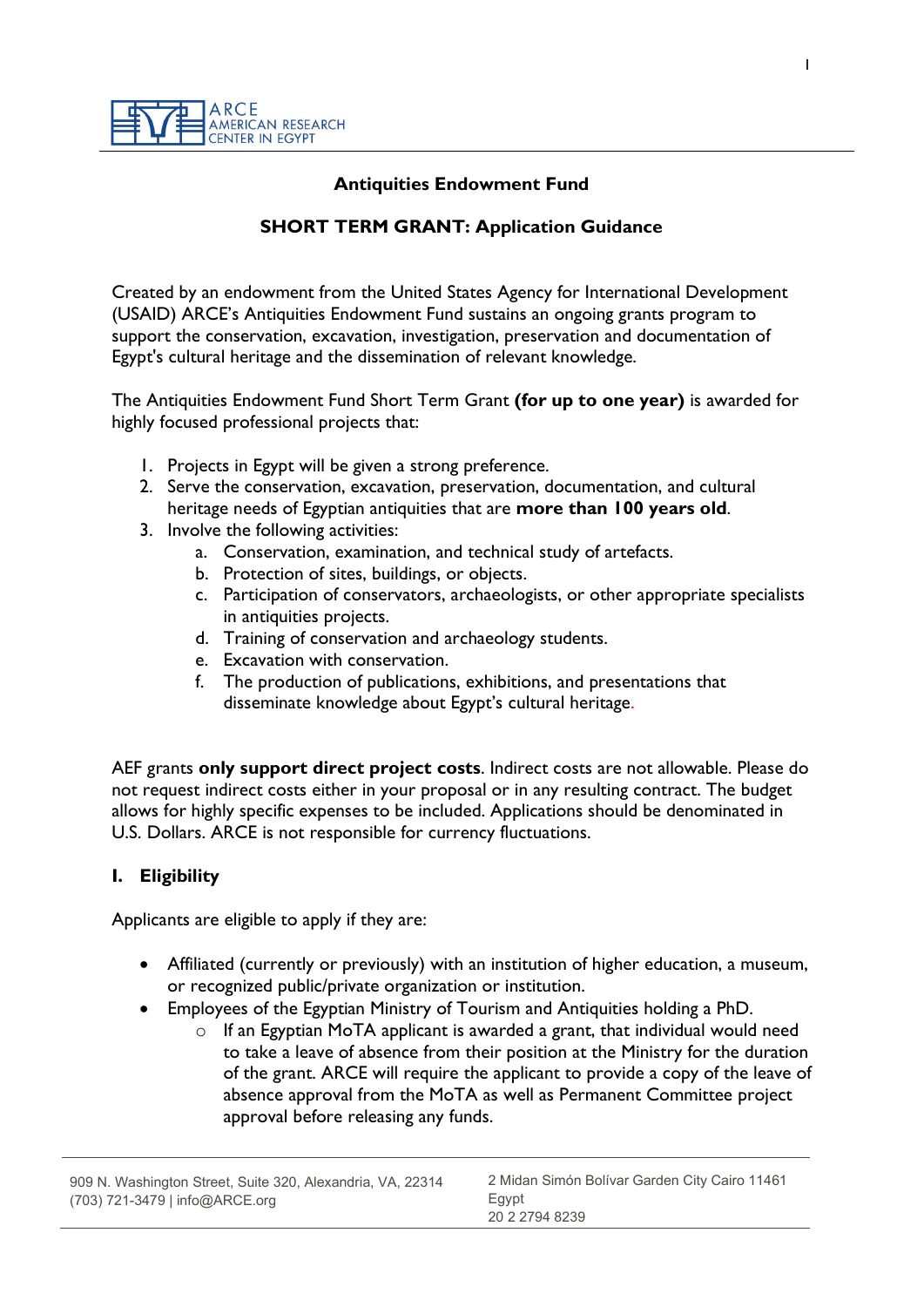The Principal Investigator (PI) must be an individual member of ARCE at the time of application. If successful in receiving the award, the PI must maintain the membership for the duration of the project. Failure to maintain a current membership will result in a delay of funding disbursement.

Applicants are NOT eligible to apply if any of the following conditions apply:

- Applicant was awarded an AEF grant in a prior granting cycle but has not completed the project for which funds were received.
- Applicant was awarded an AEF grant in a prior granting cycle and has completed the project but has NOT submitted all the deliverables.
- Applicant is a current member of the ARCE Board of Governors.
- Applicant is a current member of the ARCE AEF Committee.
- Applicant is a current member of the ARCE Finance and Budget Committee.

## II. Application

The Antiquities Endowment Fund Committee is responsible for the review of all applications submitted and recommends funding to the Board of Governors. The management of the award is coordinated with ARCE's Cairo Center via aef@arce.org.

### III. Funding Categories

AEF Grants are available in four categories:

#### 1 Conservation, Excavation, Preservation and Presentation

Project funds in this category are **limited to \$100,000**. The Antiquities Endowment Fund will support the conservation, excavation, and preservation of Egyptian sites, structures or objects dating from prehistory to 100 years ago. Excavation may not be conducted without accompanying conservation professionals and/or programs, as per agreement with the Ministry of Antiquities.

Projects in this category might include:

- 1. Protecting partial or entire sites.
- 2. Protecting specific elements at a site.
- 3. Building of magazines for the storage and protection of objects and archaeological material.
- 4. Site management activities; preservation, conservation, and presentation of:
	- a. Artifacts.
	- b. Works of art.
	- c. Monuments or parts of monuments.
	- d. Ancient manuscripts, books or other related material.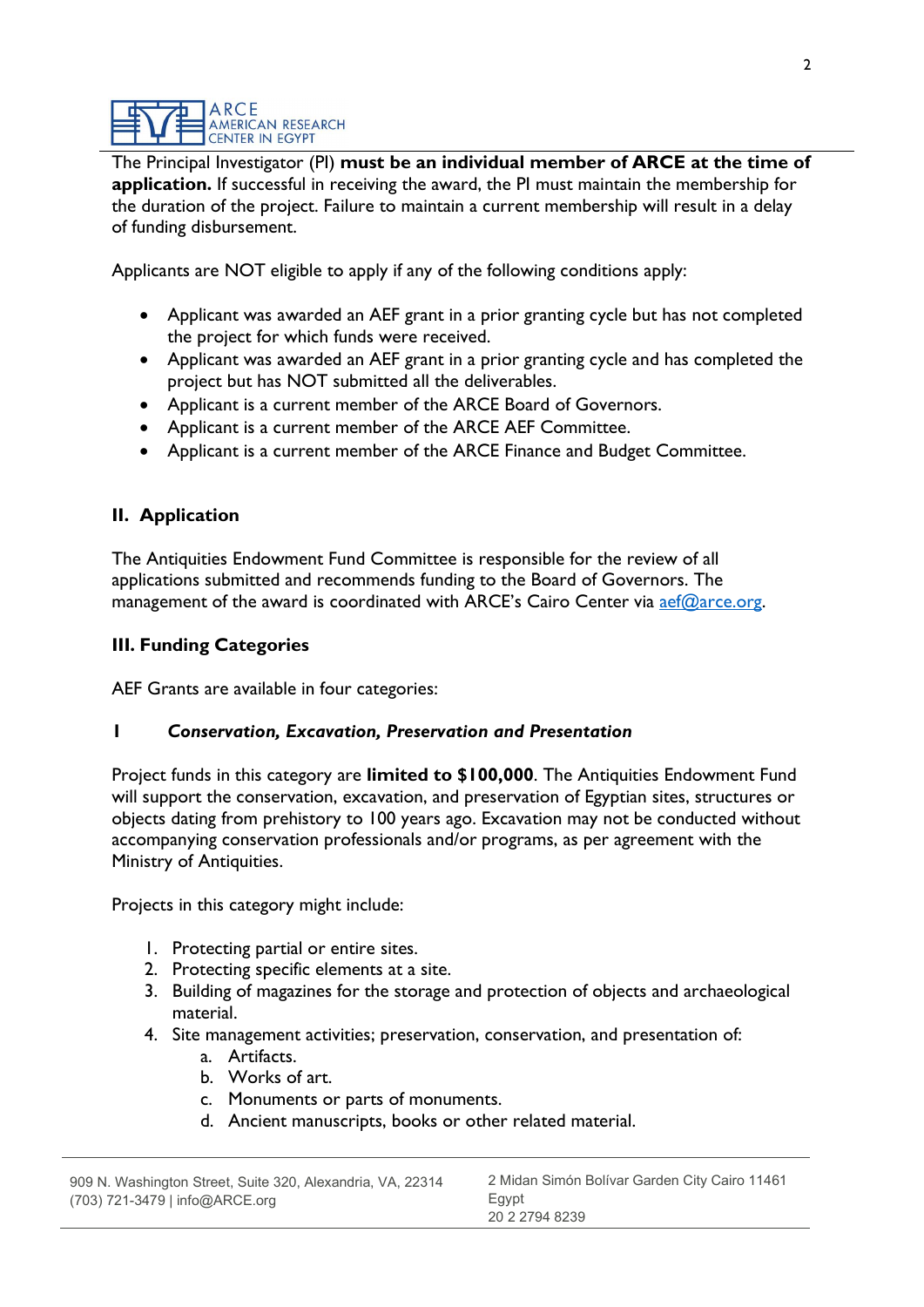

5. Documentation; Photographic, digital, or other documentation or cataloguing of sites, structures, or objects.

Category Stipulations:

- All conservation, excavation, preservation, and presentation activities must take place in Egypt.
- Funds are generally not intended for the purchase of equipment (machines, IT equipment, etc.) but may be used to purchase consumable supplies and for equipment rental. All equipment purchases must be justified in the proposal and must not exceed \$2,000 per item. If agreed upon, any equipment purchase must be returned to ARCE upon project completion.
- Funds may support the participation of conservation specialists in ARCE field projects. However, the PI must identify the conservator and provide sufficient documentation supporting his/her field experience.

#### 2 Training of Egyptian Personnel

Project funds in this category are limited to \$75,000 and are intended for training of Egyptian personnel in the methodology and practice of excavation, documentation, conservation, and presentation for the benefit of Egypt's cultural heritage.

Funding in this category can be used for:

- 1. Field schools.
- 2. Training in:
	- a. Museology
	- b. Site management
	- c. On-the-job conservation training

Category Stipulations:

- All training must take place in Egypt and be authorized by the appropriate Egyptian and/or other authorities.
- All personnel receiving training must be Egyptian nationals.
- The PI must demonstrate how the proposed training serves an identified need and/or addresses a gap in existing skills or knowledge.
- Maximum number of 15 participants per field school.

#### 3 Student Training

Project funds in this category are limited to \$25,000. The Antiquities Endowment Fund seeks to increase the number of students in the U.S. and Egypt who are knowledgeable about Egypt and sensitive to its cultural heritage. Approved ARCE expeditions using advanced students may apply for endowment support for on-site student training.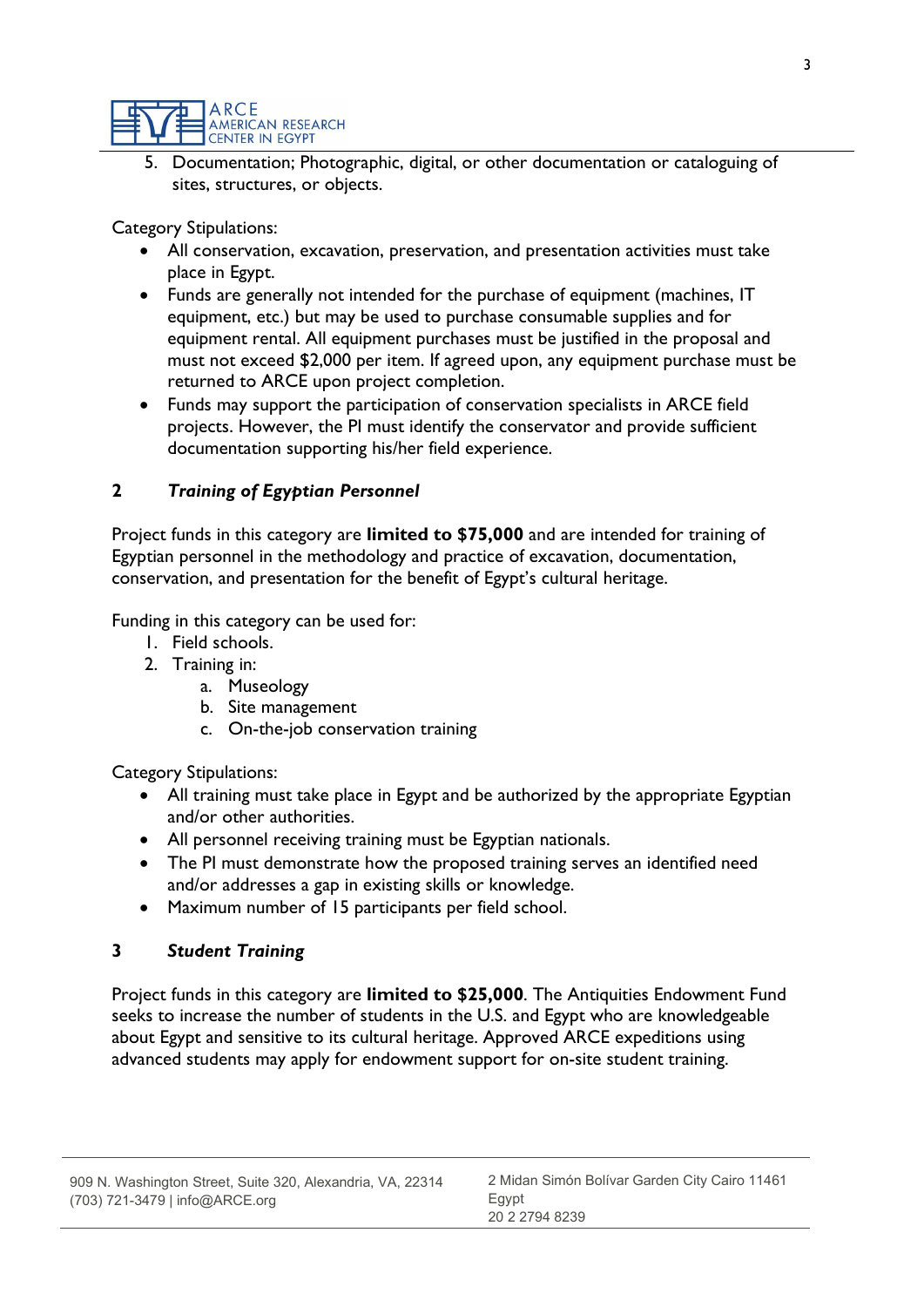ARCE AMERICAN RESEARCH **CENTER IN EGYPT** 

Category Stipulations:

- Allowable costs include transportation, per diem and local work crew costs for each student. Equipment purchases and honoraria are not permitted.
- The application must specify the number of students, the type of work they will do, and the specific training program.
- If granted an award, the PI must apply to the appropriate Egyptian and/or other authorities for clearance and permission for the student(s) to participate in the project.
- Students must be enrolled in an accredited American or Egyptian institution of higher education.
- Maximum number of 8 participants per field school.

#### 4 Publication Subsidies

Project funds in this category are limited to \$30,000. Publication projects that provide for open access publication are encouraged.

Funding in this category supports:

- 1. The pre-publication process such as the preparation of drawings/illustrations of relevant materials, appropriate specialist reports, preliminary editing and collation of data.
- 2. The publication of completed manuscripts (including publication subventions) either in traditional print or digital formats.

Publications that are ineligible for funding under this category:

- 1. Festschrift publications
- 2. Memorial publications

Category Stipulations:

- In the case of the publication of completed manuscripts, funds will be disbursed only with documentation from an appropriate press indicating acceptance of the manuscript in its final form and the anticipated date of publication.
- The PI, not the publisher, is responsible for informing ARCE of delays in publication.
- The author must acknowledge support from the Antiquities Endowment Fund in the publication and coordinate an agreed upon number of complimentary copies of the publication to be provided to ARCE.
- In the case of digital publications, appropriate acknowledgement must be made of support from the Antiquities Endowment Fund.
- In the case of pre-publication enabling grants, a detailed table of contents and summary of the proposed publication, identifying the value of the work, is required.

Priority will be given to those publication projects that further the AEF mission of excavation, documentation, and conservation of Egypt's cultural heritage and the dissemination of the knowledge that results from these activities.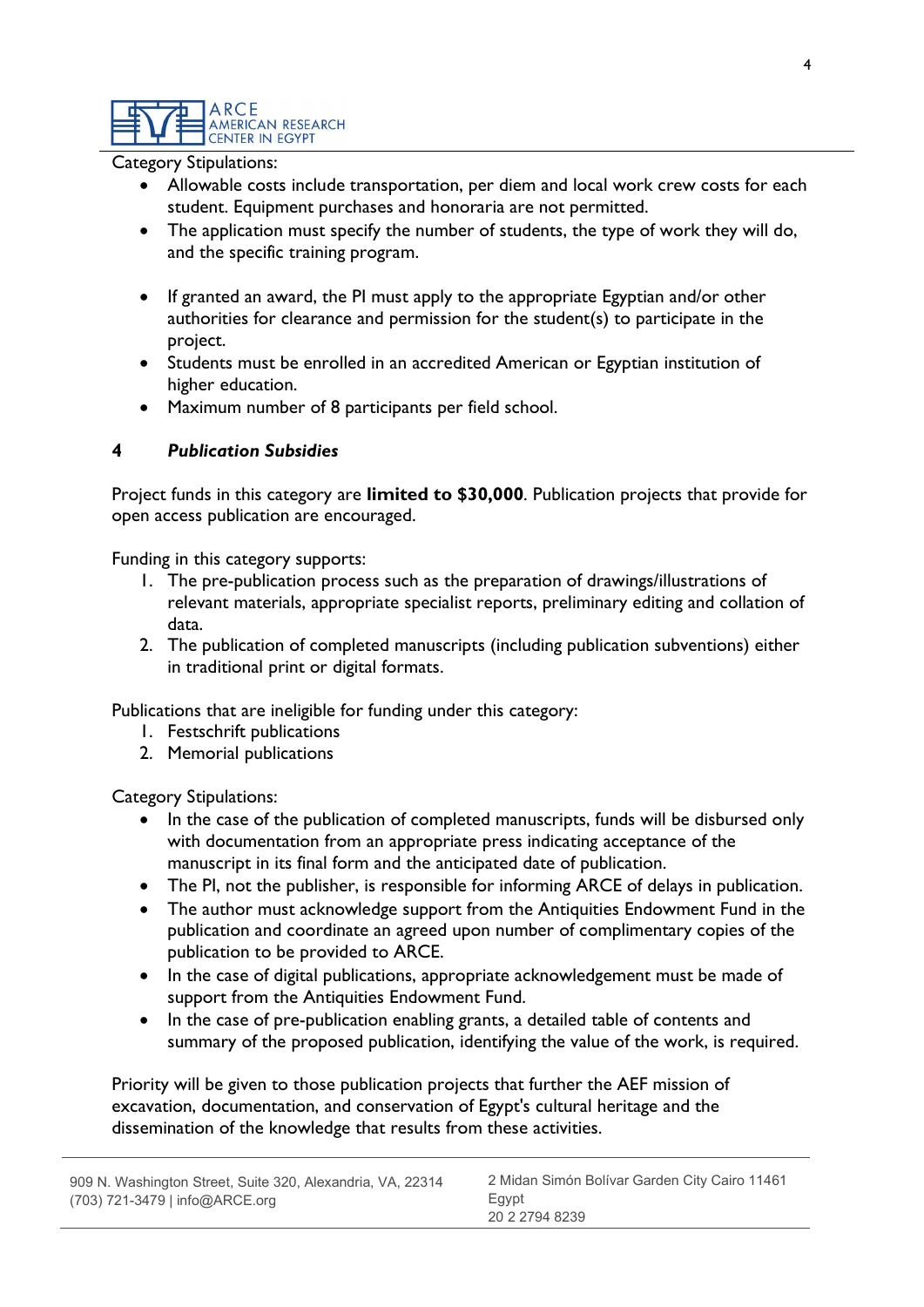

# IV. Application Submission

All applications must be prepared and submitted in English using the provided instructions (see below section on application submission requirements) via ARCE.org/grants/aef.

#### The application process for the ARCE AEF Short Term Grant takes place annually.

#### Important application submission deadlines:

- 1. Draft Proposals (encouraged but not mandatory): to be submitted via email to aef@arce.org before December 20, 2021. Program staff will respond with suggestions and advice.
- 2. Final Applications: to be submitted via Submittable Platform (submission link located on ARCE's aef grant page) https://arce.submittable.com/submit before 12 midnight EST on February  $15<sup>th</sup>$ , 2022.

After submission of either the draft proposal or the final application, ARCE reserves the right to request supplementary information or pose clarifying questions. Requesting supplementary information or posing clarifying questions to one applicant does not obligate ARCE to do so with all applicants nor does it guarantee a grant award.

#### A. Application Submission Requirements:

The proposal and supporting information must use the format described. The proposal must be submitted via the written instruction on ARCE.org/grants/aef.

#### 1. Project Narrative

The project narrative should be written in English, must be between 1,500 to 3000 words, and must provide a thorough description of:

#### The proposed activities including:

- $\circ$  Implementation timeline; should be defined chronologically and must be accomplished in a single fiscal year between July 1- June 30. That does not mean 12 months of work divided over several years. Expeditions that have limited season durations must complete the AEF projects within one fiscal year from their start.
- o Set objectives.
- The project's anticipated outputs, results, and impacts.
- In the case of a conservation project, your project narrative must include: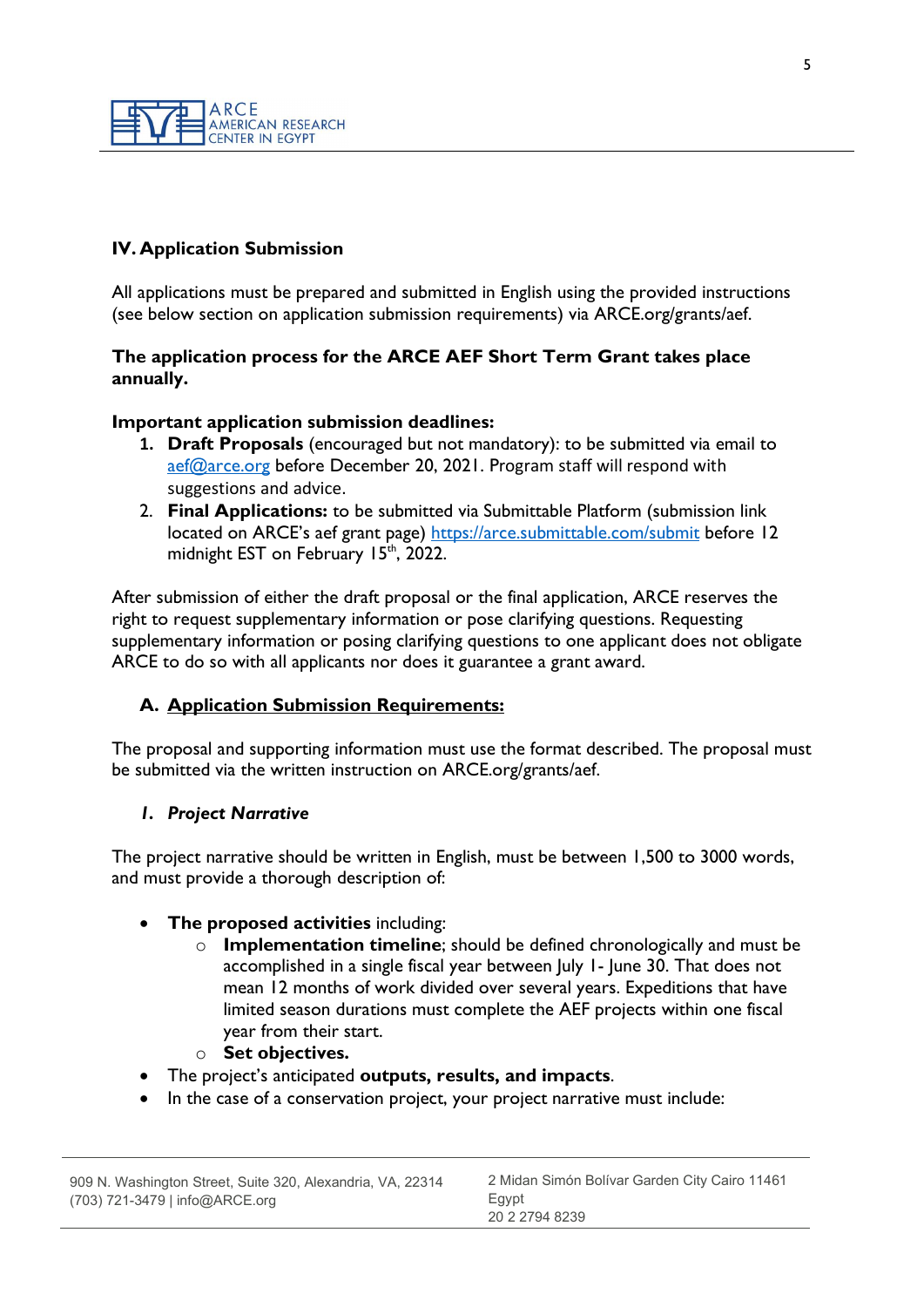

- o A condition report or condition assessment, written by a conservation professional.
- o Treatment proposal including detailed methodologies, conservation techniques and materials/chemicals to be used.
- o Expected outcomes and sustainability.
- The roles and responsibilities of the PI and other project-funded recipients. Describe:
	- o the intellectual input, expertise, resources, etc. that each individual will contribute to the proposed project.
	- o How they will support particular outputs, outcomes and intended impacts.
- Any training that may be required for the project staff and the budgetary allocation and strategy necessary.
- A clear sustainability plan: how the intended outcomes will be sustained beyond the project timeframe.
- How the project is clearly differentiated from the ongoing work of the PI's mission, with distinctive personnel, activities, and timing.
- A risk assessment including:
	- o Any risks associated with carrying out the project
	- o The ways the PI will address the risks.
	- o These risks might include the well-being and/or security of the project staff, the technical and/or financial aspects of the project, organizational issues, the operating environment/s of the project and/or legal concerns.
- A minimum of 5 high quality digital images accompanied by captions that:
	- o Convey the nature and condition of the site or collection
	- o Show the urgency and/or need for the proposed project.

#### 2. Additional Documents/Supporting Information

The below lists additional documents to be included during the application process.

- Project abstract (100-150 words).
- Confirmation of any previous or current grants received.
- Proposed estimated cost and cost breakdown. These must include the following information:
	- o A proposed budget and a summary budget narrative justifying the proposed expenses.
	- o Salaries included in the project listed for each primary participant, including daily rate and maximum number of days anticipated. All rates should be listed in U.S. dollars.
	- o The \$1000 ARCE administration fee incurred by all successful applicants. Please include this fee in your budget; it will be deducted from the final 20 percent disbursement of the award.
- CV of the PI. Please keep to a maximum of 4 pages
- CVs of any project members who would be recipients of funds (salaries and wages). Please keep to a maximum of 1 page highlighting experience in Egypt.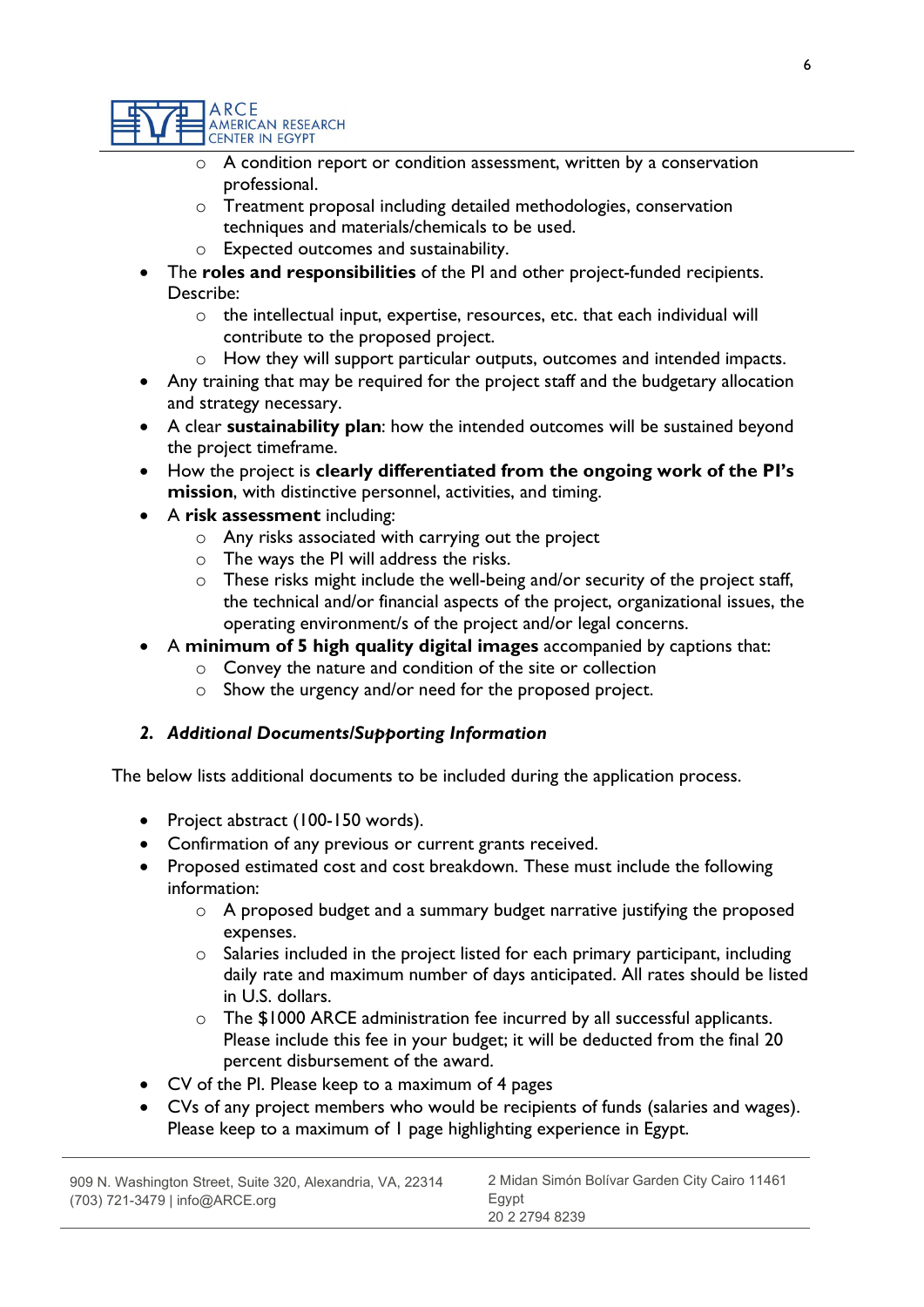

- Participants' salary history, indicating the respective compensation provided for previous project undertakings and the hours worked.
- Previous AEF grants received by the PI for the last five years.
- Sources and amounts of additional project funding for the last five years.
- Confirmation on whether the site at which you will be conducting your project is registered under the Egyptian Ministry of Tourism and Antiquities or not.
	- o If yes, after award, you will need to provide ARCE with the project clearance paperwork (Permanent Committee Approval and Security Clearance).
	- o If not, you will need to provide supporting information/justification such as:
		- How/why you would like to take on this project?
		- Why is this site or project essential?
		- Confirmation of the site being 100 years or older.
		- **EXECONFILTION** Confirmation/supporting document from a relevant Egyptian Authority (Governorate, Ministry of Culture, Municipality, NGO etc.) that confirms their awareness and acceptance of the proposed project and activities.

# V. Evaluation Criteria of Application

Each application will be assessed based on the criteria listed according to grant type.

For Excavation, Documentation, Conservation, and Presentation Projects

- The focus and objectives of the project and its relevance to the protection and enhancement of the status of cultural heritage
- The proposed framework and budget for monitoring and evaluating the project
- Appropriate staffing and time commitments of each staff member
- The need/demand for the project and the need for funding
- The quality of the outcomes that the project will achieve
- Feasibility of the project
- Whether the project follows/demonstrates best practice
- The sustainability of the outcomes to be achieved

For Training of Egyptian Personnel

- The focus and objectives of the project and its relevance to training Egyptian personnel working in the field of cultural heritage
- The proposed framework and budget for monitoring and evaluating the project
- The need/demand for the project and the need for funding
- The quality of the outcomes that the project will achieve
- Feasibility of the project
- Whether the project follows/demonstrates best practice
- Whether the proposed level of training can be accomplished within the stated project duration.
- The sustainability of the outcomes to be achieved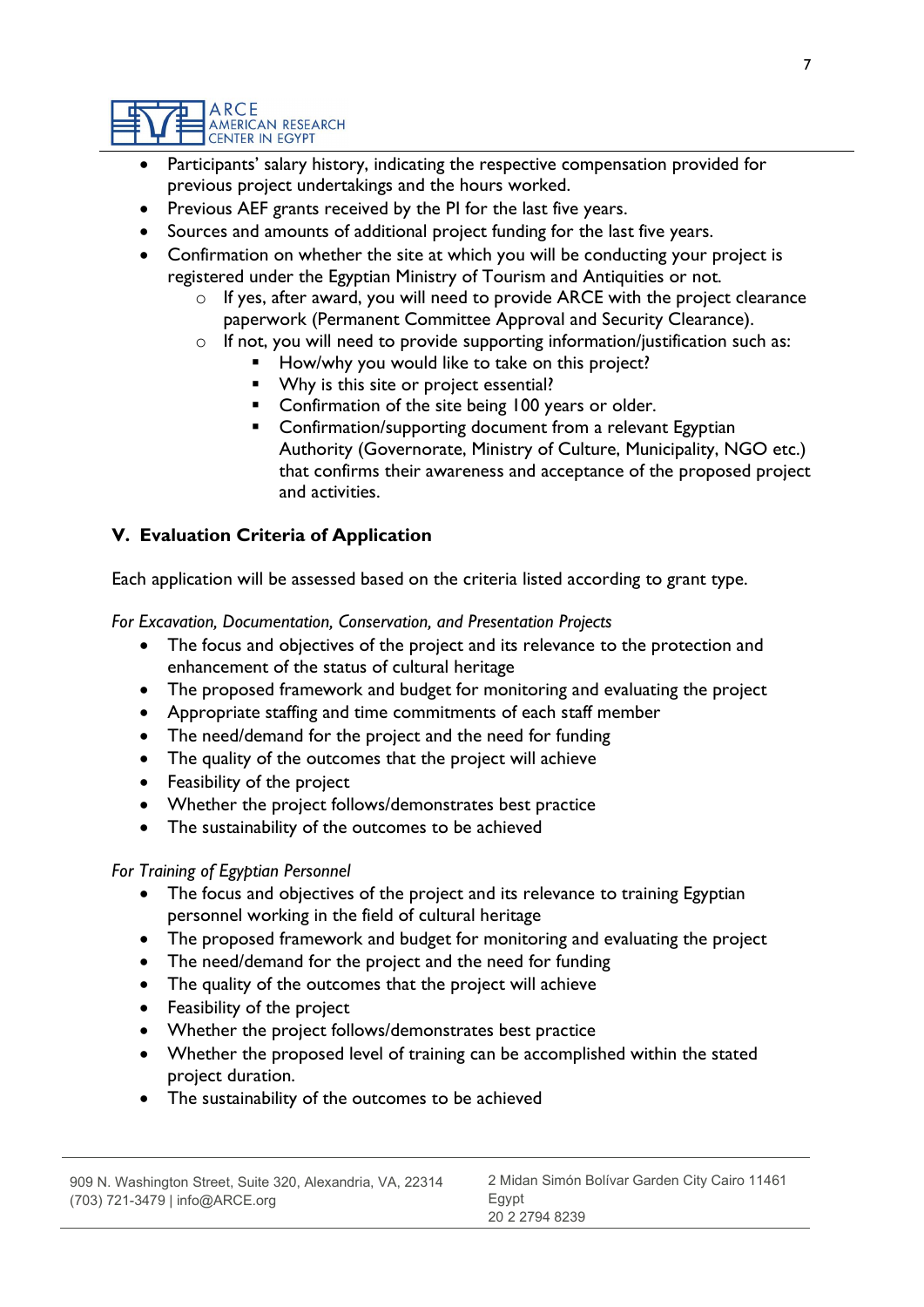ARCE AMERICAN RESEARCH **CENTER IN EGYPT** 

For Student Training

- The focus and objectives of the project and its relevance to the training of students in the field of cultural heritage
- The proposed framework and budget for monitoring and evaluating the project
- The need/demand for the project and the need for funding
- The quality of the outcomes that the project will achieve
- Feasibility of the project
- Whether the project follows/demonstrates best practice
- The sustainability of the outcomes to be achieved

#### Publication Subsidies

- The project objectives and the expected final product and contents therein
- The proposed framework and budget for monitoring and evaluating the project
- The need/demand for the publication
- Feasibility of the project
- Written confirmation of the planned publishing date in the case of manuscripts accepted for publication
- Demonstration of appropriate research methodology

## VI. Receiving an AEF Grant

Should applicants be awarded an AEF grant, they will need to comply with all the terms and conditions of the Grant Agreement. The PI will sign this agreement and the ARCE Executive Director will countersign on behalf of ARCE. The PI and ARCE must sign the award contract within six months of award notification. Work must begin within the following 12 months (after contract signing). If work has not commenced in that time, the award will be canceled. If a year has passed since the award contract was signed and an extension of the start date is required – for reasons outside the control of the PI – the PI must request approval directly from the Executive Director, and the decision will be forwarded to the AEF Committee.

#### 1. Required documentation for project start-up

- The PI must submit to ARCE copies of the project's clearance paperwork from the Ministry of Antiquities or relevant Egyptian authorities before signing the contract. A maximum of nine months is allowed from the time of notification of the award to submit the necessary approval of the Ministry of Antiquities' Permanent Committee and Security Clearances or relevant Egyptian authorities. Funds will not be disbursed until awardees submit copies of permission and/or clearances from the appropriate Egyptian authorities.
- Proof of partnership funding being secured (if applicable)
- An updated project cash flow
- A statement of your plans for procurement of goods, works and services and a recruitment strategy for any new positions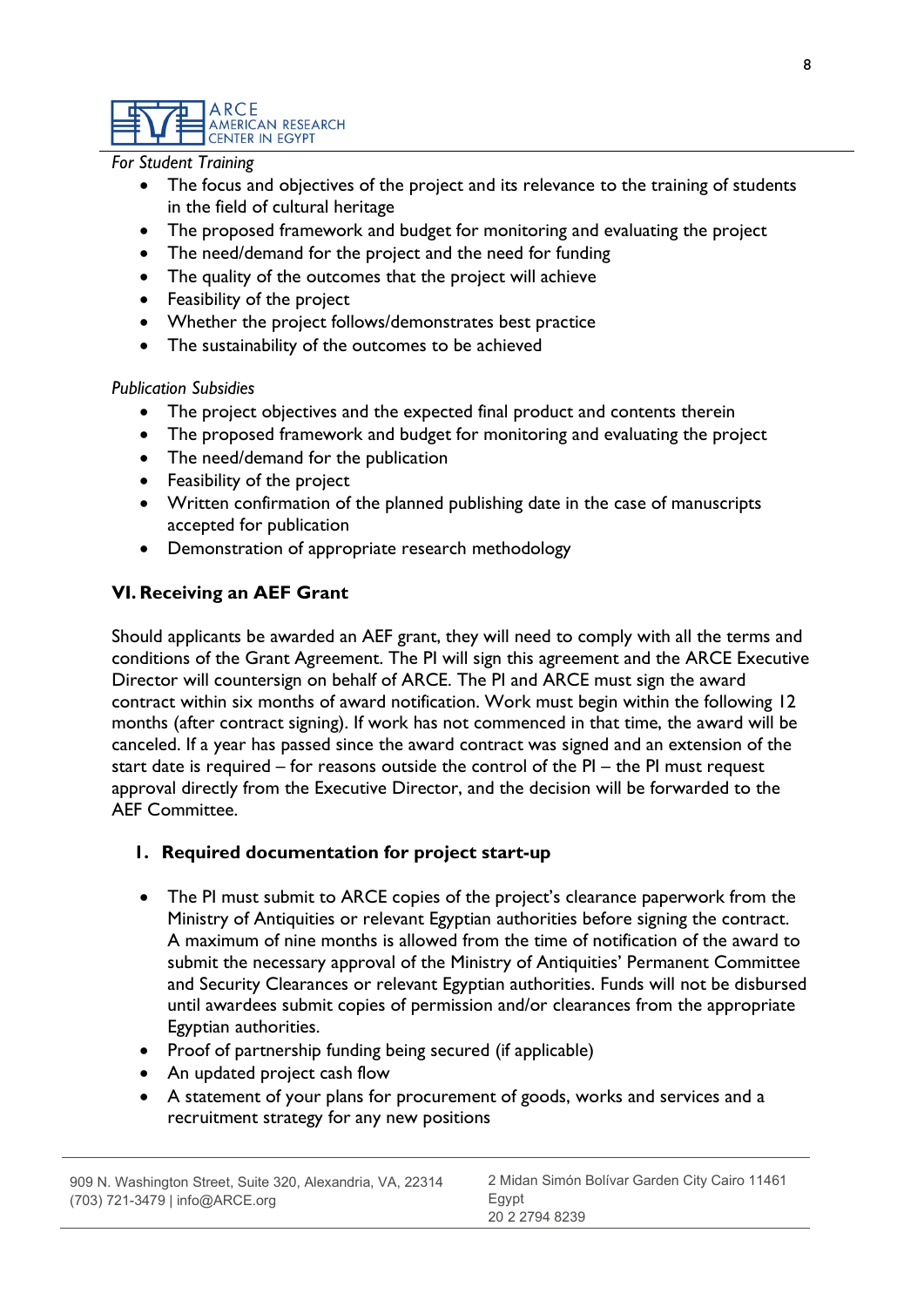

- Your bank account details
- A security management plan for your project (if requested by your Grant Administrator)
- Any other information which may be requested

## 2. Grant disbursement and financial reporting

All grant disbursements will be paid directly to the applicant organization in USD in line with the terms and conditions detailed in the Grant Agreement. Invoices or other approved documentary evidence will be required for all items purchased with grant money. All invoices and receipts relating to the project expenditure must be retained by the PI and will need to be submitted upon completion of the project for reconciliation and final disbursement.

Your grant will be paid in 2 disbursements according to the submitted budget and work plan and will be detailed in the Grant Agreement as per below:

- First disbursement (Eighty Percent) upon signing of award contract and submission of above previously mentioned approvals/permissions.
- Second disbursement (Twenty Percent) upon completion and submission of the AEF project final deliverables.

The PI is solely responsible for submitting financial reports and technical reports to ARCE by the set deadline. Failure to do so, will preclude the final grant payment along with exclusion from further competition for ARCE-administered funds until such time as the report is completed.

#### 3. Acknowledgement and Promotion

Successful applicants are expected to promote their grant award and project in coordination with the ARCE Communications Department. This may include, but is not limited to, the following:

- Submission of headshot and project abstract for marketing and communications use.
- Participating in press interviews, including digital, and print coverage.
- Giving a lecture about the project at the ARCE Cairo Center or online.
- Recognizing the AEF award and ARCE in all publicity of the project (REQUIRED).
- Including the ARCE logo on all print and digital output from the project, in accordance with ARCE branding guidelines (REQUIRED).
- ARCE's Communications Department may coordinate directly with a PI to produce video, written, or photographic content for ARCE's social media platforms, websites or other outlets.

ARCE will provide all PI's with the ARCE logo and branding guidelines, or they can be requested at aef@arce.org.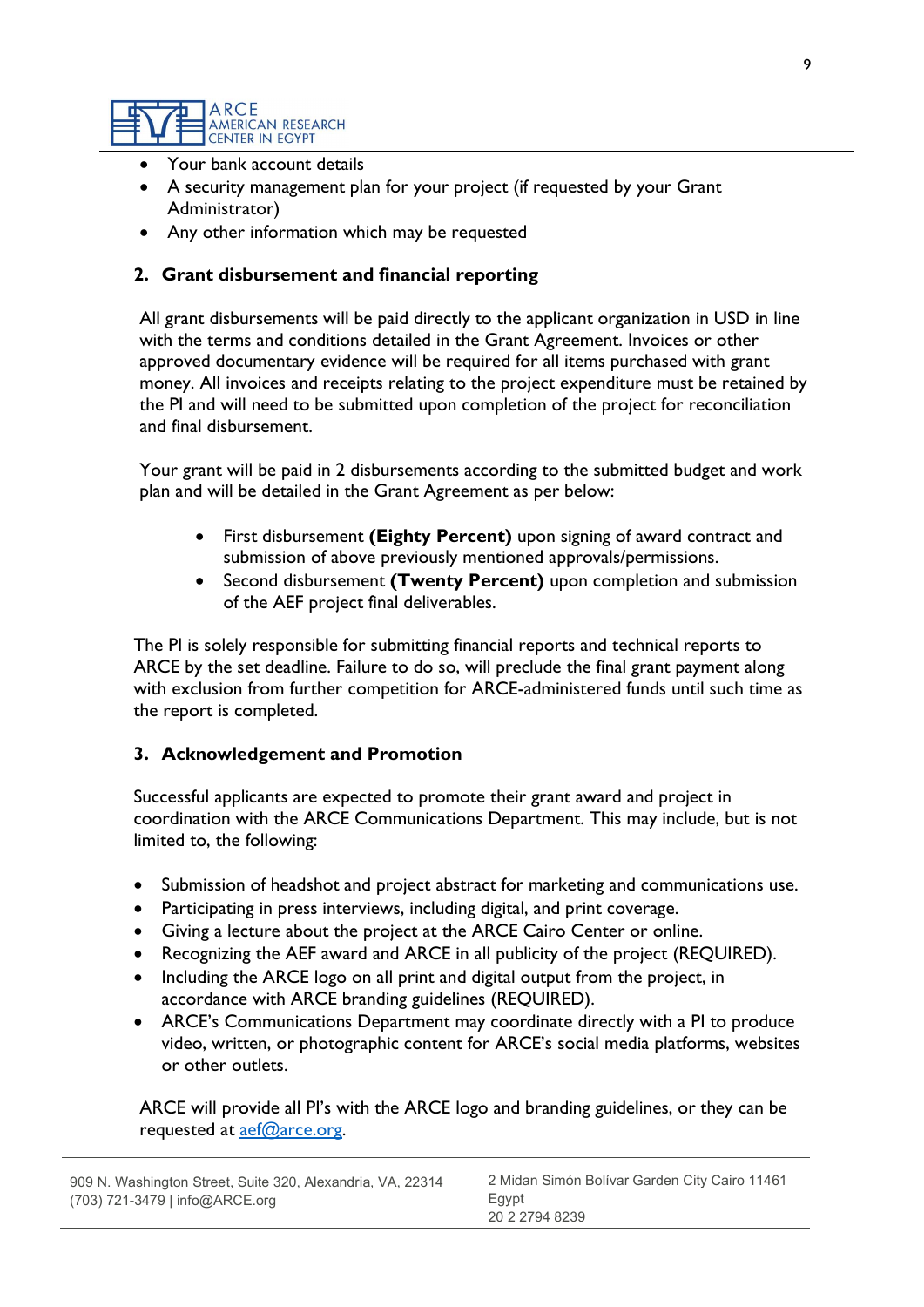ARCE **AMERICAN RESEARCH CENTER IN EGYPT** 

### **Monitoring and Progress Updates**

Internal monitoring and evaluation are required at regular intervals from the start of the project until its completion. This will ensure the effective management of unforeseen variables and promote transparency and communication between ARCE and the grantee. The following will apply:

- The PI is expected to submit progress reports according to an established timetable, dependent on the duration of the project, which will be detailed in the contract including submission deadlines.
- Any delay in submitting the required progress reports must be communicated to ARCE no less than 5 working days prior to the deadline, along with an alternate submission date and a justification for the extension.
- Any unauthorized delay in one or more progress reports, or a submission of a progress report that does not follow the requirements, will result in the delayed release of the final payment of the award and exclusion of the PI from consideration for future grants.

#### VIII. Deliverables

The PI is responsible for the timely delivery of documents during the project and upon its completion. This includes the following:

#### Financial Deliverables

- Financial reports (upon completion of project)
- Original receipts and invoices
- Copies of flight boarding passes
- Copies of pay slips

#### Marketing Deliverables

- Progress report accompanied by high resolution photographs (a minimum of 300dpi) capturing project progress with photo credits and captions.
- A final technical report upon completion of the grant.
- A article for publication on ARCE.org. This must include:
	- $\circ$  A 600 1,000 word description of the project that is written for a general audience, submitted as a Microsoft Word document. ARCE retains the right to make editorial changes to the article in collaboration with the PI
	- $\circ$  6-8 (six to eight) 300 dpi quality images with photo credits and captions included.
	- $\circ$  The PI is responsible for coordinating with the ARCE Communications Department on an appropriate publication date.
- An article for publication in Scribe, ARCE's membership magazine. This must include:
	- $\circ$  A 2,800 3,300 word "magazine style" article about the project. ARCE retains the right to make editorial changes to the article in collaboration with the PI.